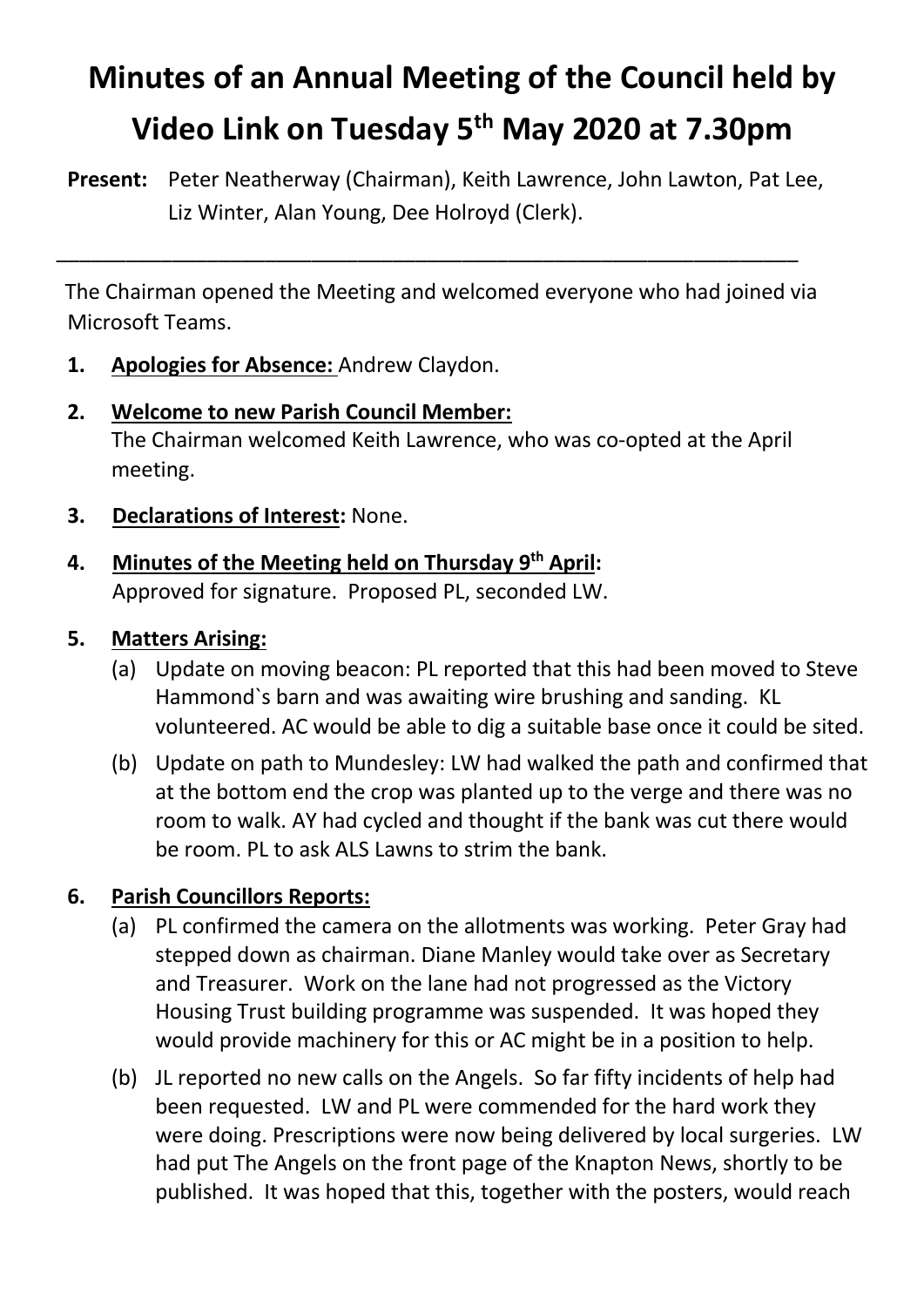more people. It was also hoped to reach any hardship cases, the councillors to keep an eye out for any.

- (c) LW confirmed that the local footpaths were being well used.
- (d) LW reported that Anglia Water had been in touch and work on installing the sewage system would go ahead in January 2021.

#### **7. Knapton Angels update:**

PN suggested that £200 should be retained from the NALC donation to pay any fuel expenses etc. incurred by the Angels. (PL and LW confirmed they would not be making any claims). It was not known how long this situation would last. The remaining £800 could be used in case of identified local hardship. Information to go into the Knapton News. All agreed.

### **8. Knapton Green Sign update:**

Some feedback from residents had been received. The sign, refurbished by David Jackson, would be replaced as is. A resident had asked for a dog bin to be placed on The Green as dog waste was currently going in to the litter bin, which he kindly emptied. The Council agreed. DH to source a green bin to be discretely positioned. DH had asked Circa to empty the litter bin, so far no response.

#### **9. MADRA lease update:**

PL and PN had gone through and revised the original lease. This had been shown to Mr and Mrs Quinton, who seemed content. It would now go to the solicitor and once ready, PN would show to the PC and to Nick Holroyd (retired solicitor). Hopefully it would then be signed. Efforts would be made to bring MADRA, an excellent asset, back into the village and to encourage more use by schools, once they returned. The beacon could possibly be sited at MADRA once the lease is agreed.

## **10. Financial Report:**

- (a) The Current credit balance was £6,400 including the £1,000 donation received from NALC for the Knapton Angels.
- (b) Audit and cash book for 2019-20: had been completed and circulated and the internal audit done. DH suggested audit papers should be signed at the June meeting, when hopefully the PC could meet face to face.
- (c) Donations agreed at previous meeting: KL reported that he had made several attempts to discover where to send donations to flood relief victims, but with little response. He would continue to pursue this.

## **11. Correspondence:**

Had been circulated.